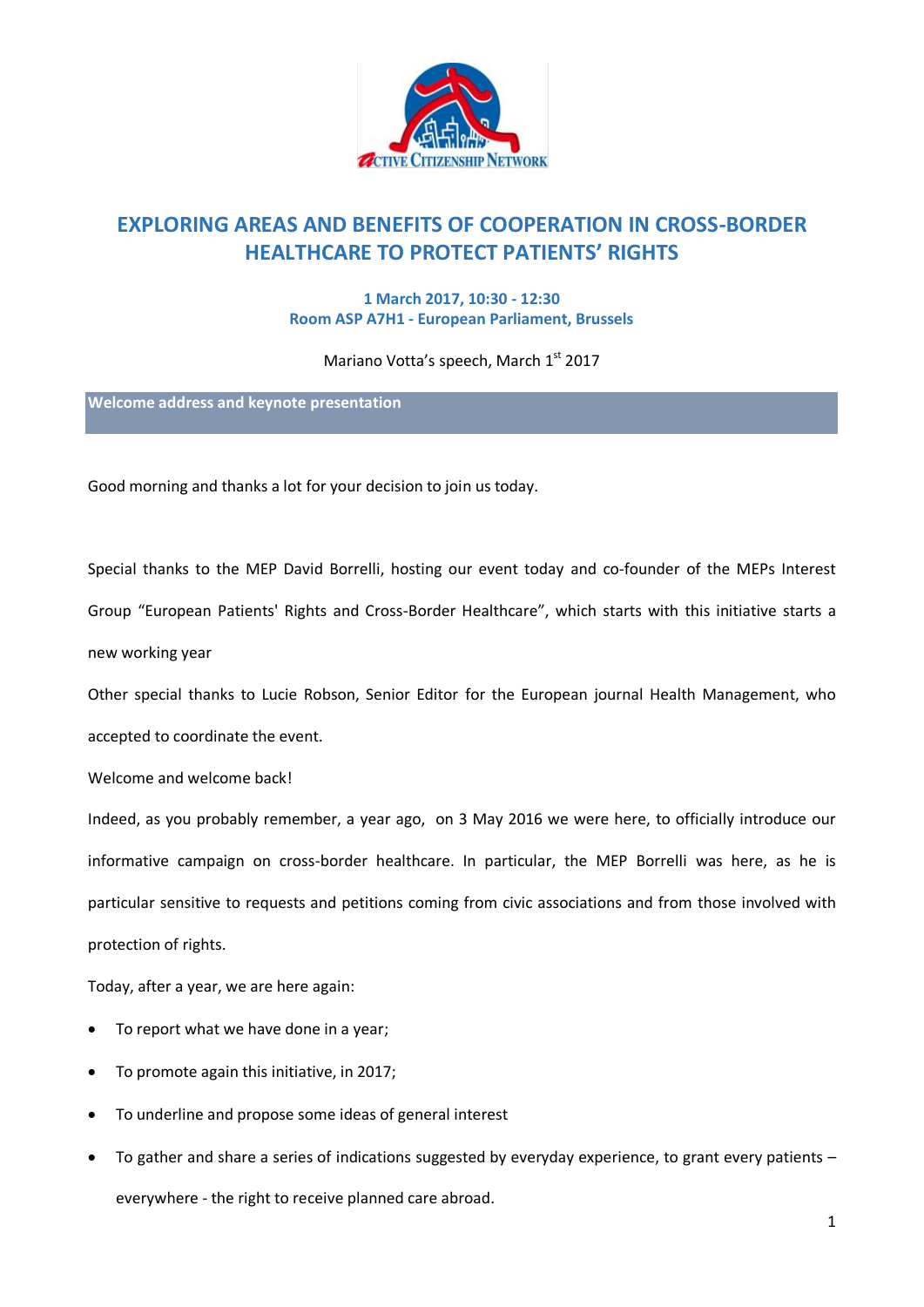What my colleague Sonia is going to show you shortly is an initiative which in a certain sense aims at fulfilling a role which European Institutions do not endorse anymore at 100%, while national institutions still struggle to 100% endorse a - maybe not eye-catching - civic initiative which was very appreciated by other stakeholders instead. Therefore we have decided to:

- 1) Extend the dissemination activities in all the Member States, involving civic and patient associations in the only way we know, that is co-working, in partnership, to pursue common objectives. Indeed, we all are aware that only 2% of patients have had treatment abroad because they had actually planned to do so. But we strongly believe that, if properly adopted, the Cross-border Healthcare Directive can help reduce regional differences within each Member State, with benefits for the rest of 98% of the EU population.
- 2) After the dissemination of the campaign in all the Member States, we plan on one hand to reinforce and address the campaign to specific patients, that is those suffering from rare diseases, who can benefit enormously from knowing well and firsthand the European Reference Networks. This implies also the involvement of organisations focused on rare or chronic diseases, ERNs, EU networks such as EURORDIS, that we thanks in advance for having accepted our invitation today.
- 3) On the other hand, there is the idea to disseminate the campaign also in specific areas, such as the border areas. As highlighted also by the EU Commission in his last publication<sup>1</sup>, the border areas and regions show better cooperation, sometimes also because framework agreements formerly existed (this is the case, for example, of the French-Belgian border);

Going back to the role of Institutions, we believe the European Commission should still play a key role. For instance:

 $\cdot \cdot$  To build a network of all the NCPs in order to have a proper dialogue with the stakeholders identified by the Directive - including patient associations - and arrange annual meetings with patient organisations at national level to assess the situation;

1

<sup>&</sup>lt;sup>1</sup> [http://ec.europa.eu/health/cross\\_border\\_care/docs/hci\\_frep\\_en.pdf](http://ec.europa.eu/health/cross_border_care/docs/hci_frep_en.pdf)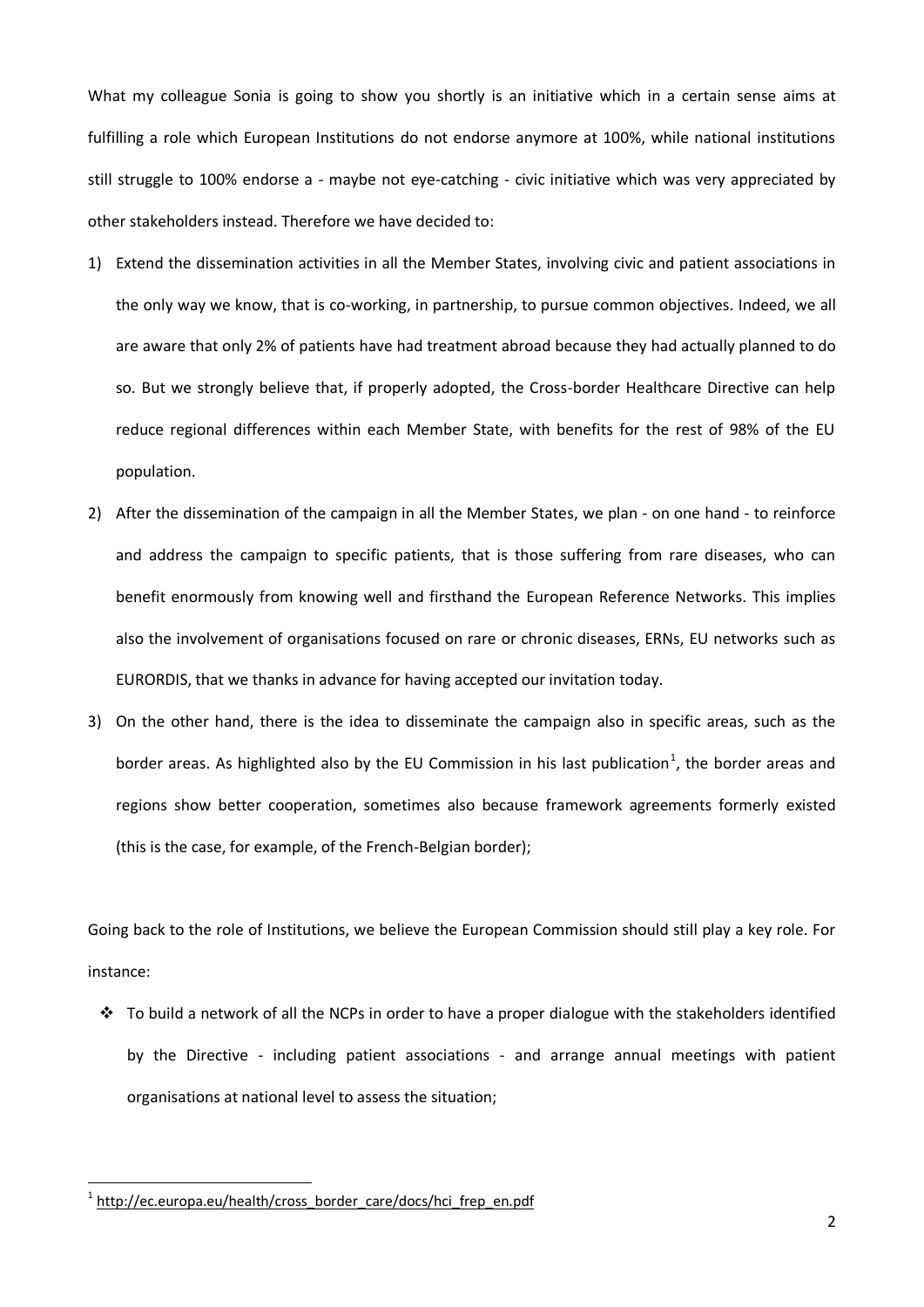- $\cdot \cdot$  To develop guidelines, together with the European Commission, NCPs and patient organizations, to better inform citizens, and support an information campaign, with the direct involvement of civic and patient organisations;
- $\div$  keep monitoring the situation and collect data at European level, with the direct involvement of both civic and patients associations, to identify, in each Member State, evidences of inequalities in access to healthcare and how they affect patients as well as good practices to share;
- provide professional trainings for National Contact Points and leaders of patient organisations to avoid, for example, confusion between the legislation under Regulation and the legislation under Directive for emergency care and planned treatments;
- $\cdot \cdot$  to update the APP "European Health Insurance Card", in order to add the information contained in the Directive, details about the NCPs, the European References Networks, contacts of patient associations across Europe committed on the topic, etc.
- $\div$  foster and apply this experience of an informal but structured network of patient associations located in several Member States ready to be the reference point for citizens and patients, and a constructive counterpart for the National Contact Points, to other contexts as well, such as, for instance, prevention from infections to contribute to the EU Health Programme on cross-border infections and health threats.
- Above all, we would like to explore with the European Institutions the concrete possibility to integrate different European policies (which may end up being also a cost-effective and cost-efficient strategy), starting from the following 4 aspects:
	- 1) introduction of rules on mediation, ODR/ADR. If we consider cross-border disputes and the rules on mediation/alternative dispute resolution promoted in several sectors by the European Commission, we feel that these issues should be introduced also in the framework of cross border healthcare.
	- 2) integration of the principles of the Directive in the context of the EU mobility policy, considering the enormous work that is being done at European level on the issue of mobility and on the protection of passengers. The Directive can increase a new category of passengers, which is that

3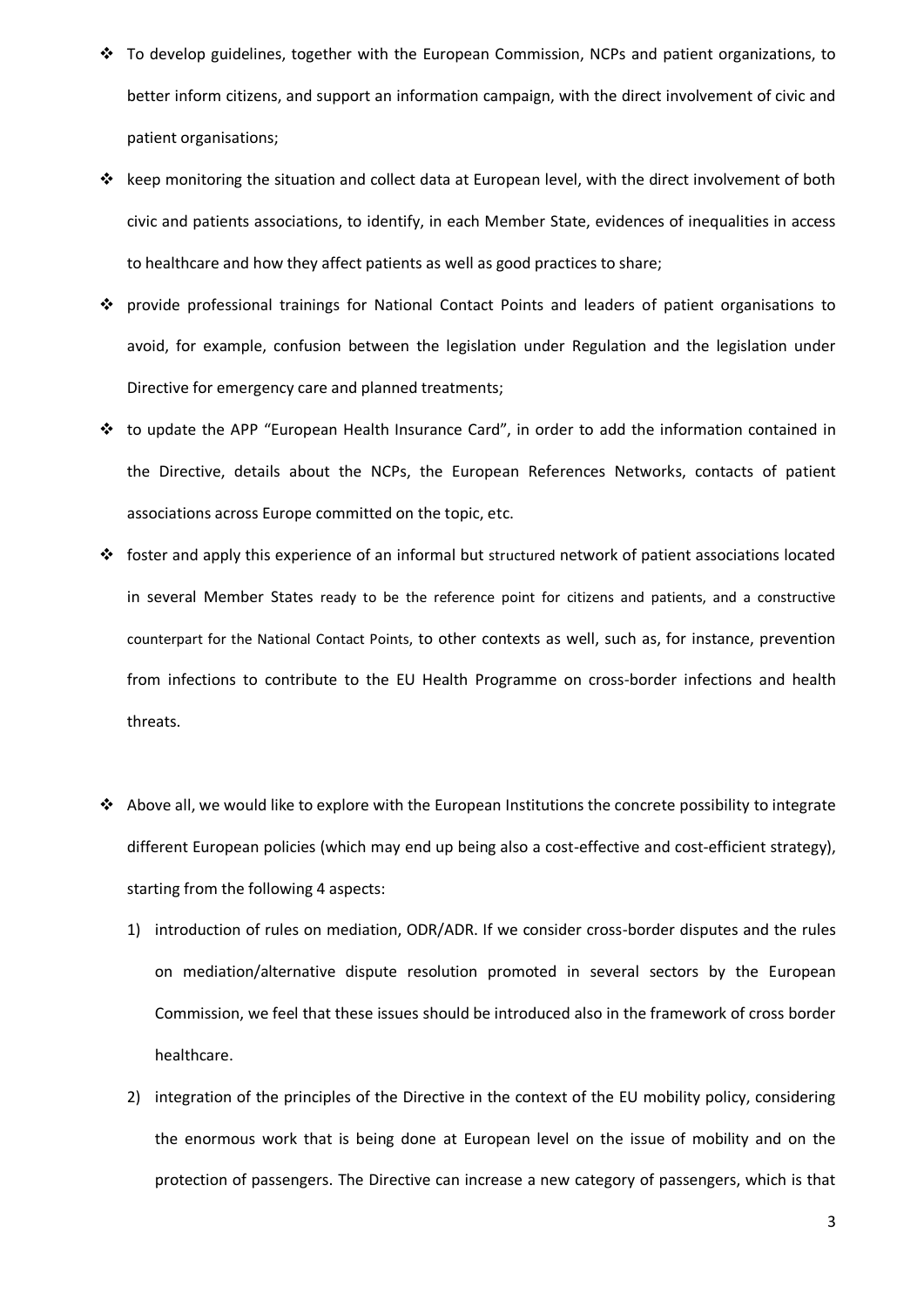of citizens with their specific needs as patients and as users of transportation. Hence, it would be useful to integrate the principles of the cross-border Directive in the context of the EU mobility policy to the end of promoting knowledge amongst citizens. On the other hand, the means of transportation should also adapt to the needs of mobility of those who travel not for business or pleasure, but for healthcare reasons (multiple languages, specific comfort facilities, prices, etc.).

- 3) work for a better coordination of the EU agencies and structures (Solvit, Your Europe Advice, National Contact Points, Europe Direct, European Consumers' Centers-Network) which help and inform citizens, so that they can cooperate more, and more efficiently, keeping one another informed on their role and activities.
- 4) the experience of the ECC-Net in healthcare, as follows:

starting from the experience of the European Consumer Centres Network (ECC-Net)<sup>2</sup>, Active Citizenship Network encourages the DG Sante and DG Consumer to work together in order to integrate this ECC-Net, or to build a *European Patient Centres Network (EPC-Net)* in order to improve citizens' protection in the framework of cross-border issues with the direct involvement of patient organisations. We should work for this priority in 4 years time since the deadline for the work programme 2018-2021 is in 2 weeks and it does not mention these kind of cross-border issues. Yet, here are the main added values provided by a European Patient Centres Network:

- It will be a reference point for patients seeking care abroad when they need advice or support before, during or after their stay in another country, as well as to give specific information on the local healthcare system - with a focus on the implementation of patients' rights – to answer the questions citizens shall ask them.
- It will facilitate the exchange of information, data collection and best practices, monitoring at the same time – citizens' problems and identifying common solutions on cross-border healthcare.
- It will strengthen the cooperation among other actors involved, such as National Contact Points and European Reference Networks;

-

 $2$  A network supported both by the European Commission and Member States with consumer organisations for the management of cross-border disputes in consumer policies.